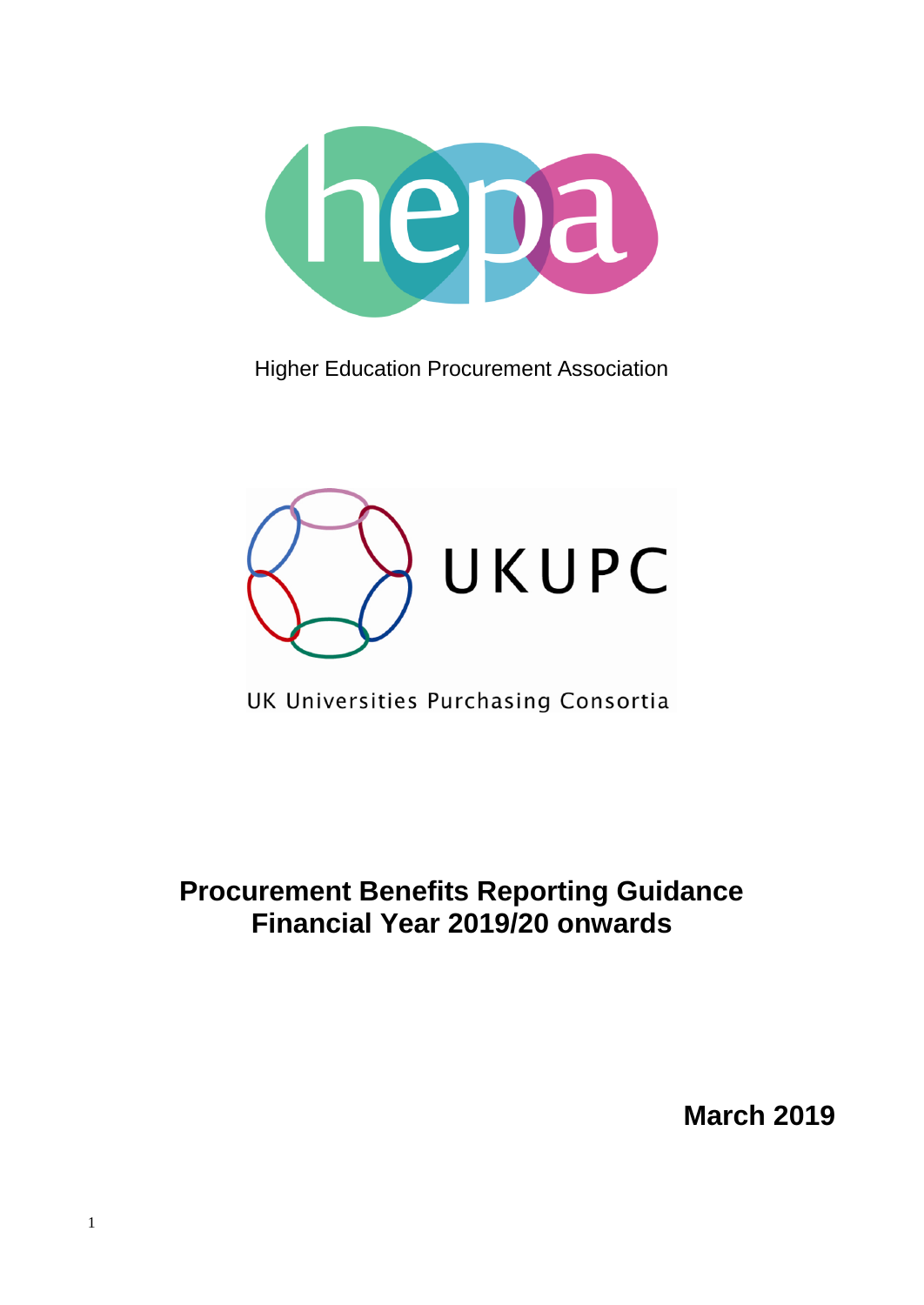### **Contents**

| Section 4 - Benefits Reporting – Detailed Guidance on Reporting of Savings / Benefits6 |  |
|----------------------------------------------------------------------------------------|--|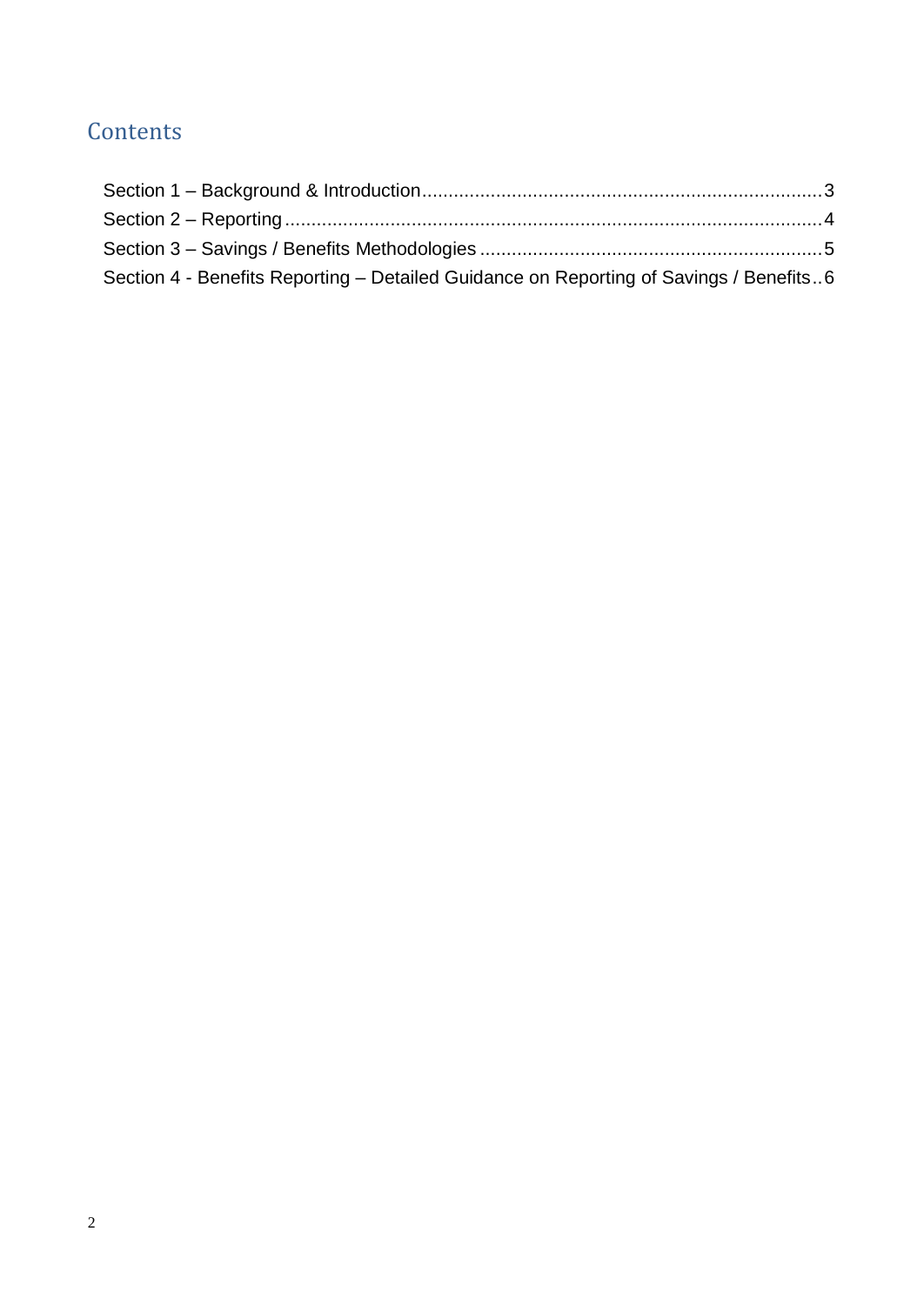### <span id="page-2-0"></span>Section 1 – Background & Introduction

This document updates the August 2018 version of the Higher Education Procurement Association (HEPA) Benefits Reporting Methodology and brings it in line with the growing scope of activities HE procurement teams are involved in. It includes changes in legislation mandating the use of electronic tendering, The previous version of this document was amended to reflect the changes in reporting requirements in England i.e. removing references to the EMM (Efficiency Measurement Model) and introducing the PVS (Procurement Values Survey)

This document was developed to enable a single methodology to be utilised by both University Purchasing Consortia (UPC) and Higher Education institutions across the UK that could enable consistent reporting to be undertaken within HEIs, across all UK level institutions, and provide the key source data for reporting of spend into each nations' report tools.

Accurate consistent reporting of savings is increasingly beneficial across the HE sector as it seeks to demonstrate the clear value that is being obtained from professional procurement activity.

There are several ways that savings from procurement can be obtained, those that are felt to be the most appropriate for reporting are set out in Section 3 of this document. As the influence of procurement in the sector increases, there is a trend towards reporting 'Delivered' savings that have a direct impact on the bottom line.

The calculation of benefits for those obtained through purely local procurement activities are the responsibility of leaders of institutional procurement teams. The calculation of benefits from the use of collaborative agreements is generally the responsibility of the lead University Purchasing Consortium (UPC) and details of this should be outlined in your institutional Consortia Benefits Statement.

Saving and benefits should be calculated on a realistic and prudent basis evidenced with a clear audit trail to support decisions and assumptions. Savings calculated by anyone outside the central procurement function should be validated by procurement team to ensure accuracy. It is recommended that savings data and relevant calculations are stored in a central repository within each institution.

The defined benefits levels for collaborative agreements should be recorded by the lead UPC in the shared Hunter tool to enable the automatic calculation of savings for all UKUPC members utilising the agreements. These savings should be validated with the UPC member organisations based on the relevant process that is in place within each region.

This document shall be reviewed by the HEPA Board, or an empowered subgroup of it, every circa 3 years to ensure that it still takes account of the relevant benefits reporting needs of the sector and any other reporting needs from changes in regulations.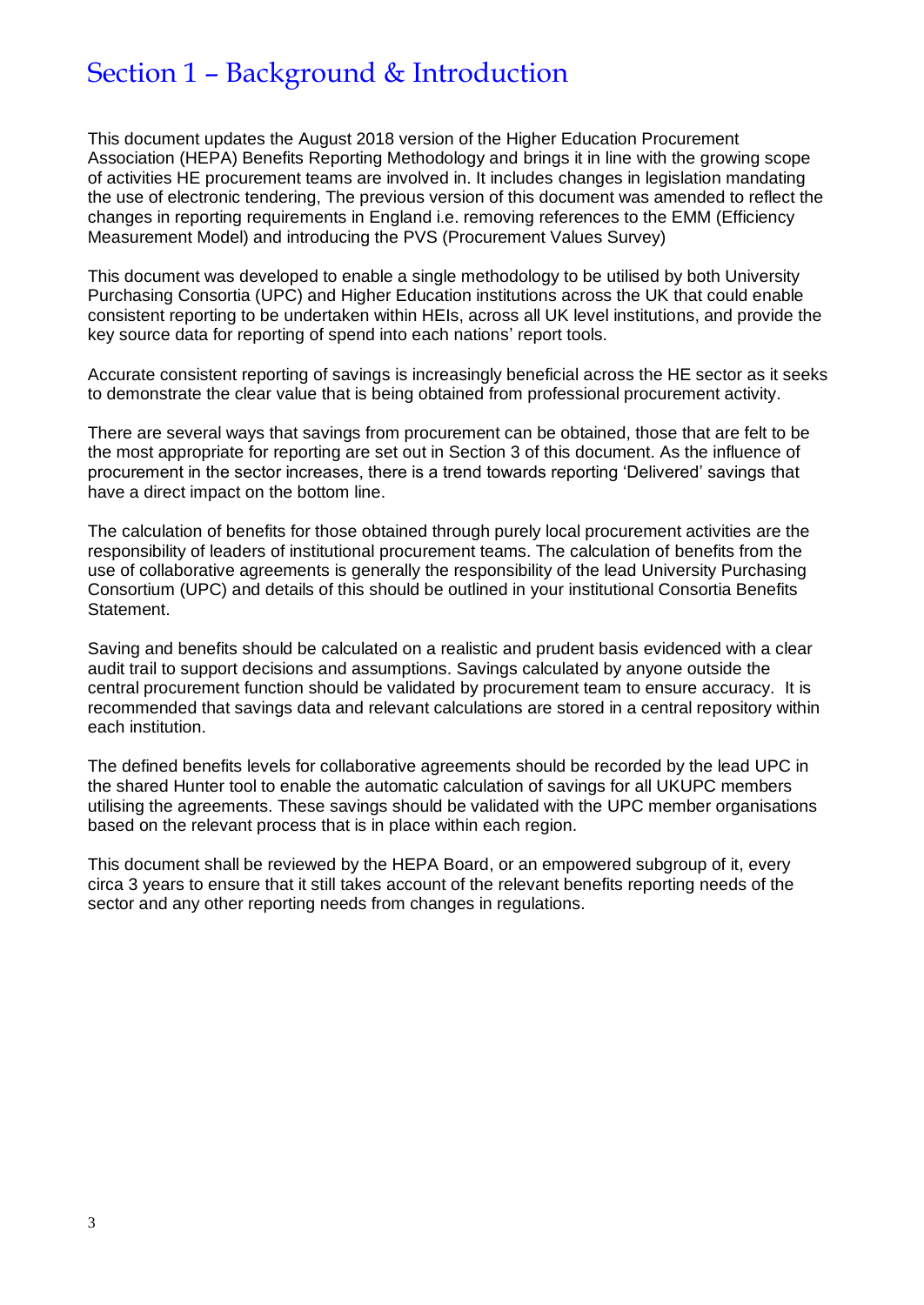## <span id="page-3-0"></span>Section 2 – Reporting

#### **How to report savings**

Procurement teams should strive to report benefits for all agreements used. Most commonly, these benefits will be reported under BT1- Direct Price Based Savings or BT2 – Price Versus Market Savings. However, this document sets out a number of potential areas for efficiencies which can be legitimately reported.

The UPCs should ensure that collaborative savings are reported in good time, usually via the Consortia Benefits Statement, to allow annual reporting of savings to be made by institutions.

#### **Benefits Tracking in Procurement**

In line with the HEPA Procurement Journey, as shown in the diagram below, at the very start of the procurement process there may be a **Target** that applies to the project. This will be applicable normally only in the higher value tenders where detailed market analysis has taken place / is possible. This may be imposed (a department may have to maintain the same levels of service with a 5% drop in budget), or aspirational (aiming to achieve a 2% improvement on the current delivery cost).

As the procurement proceeds, market research and strategy development will give a more realistic overview of what savings and benefits may be achievable, enabling the tender process to begin with a fairly robust **Forecast** of the expected benefits.

When tenders are considered the decision to award a contract is based on a value judgement that indicates that the agreed contract will deliver certain benefits – once the contract is awarded, those benefits/savings are **Secured** – that is, the contract will deliver them if it is used and performs as expected.

During the lifetime of the contract it is key to ensure that the contract actually delivers the anticipated savings and benefits. These **Delivered** savings are the most important savings as they are based on actual, bottom line savings that have impacted on an organisation. Recording Delivered savings requires agreement with stakeholders on how the savings will be realised and close monitoring of actual expenditure. It requires procurement teams to be involved in managing contracts post tender award.

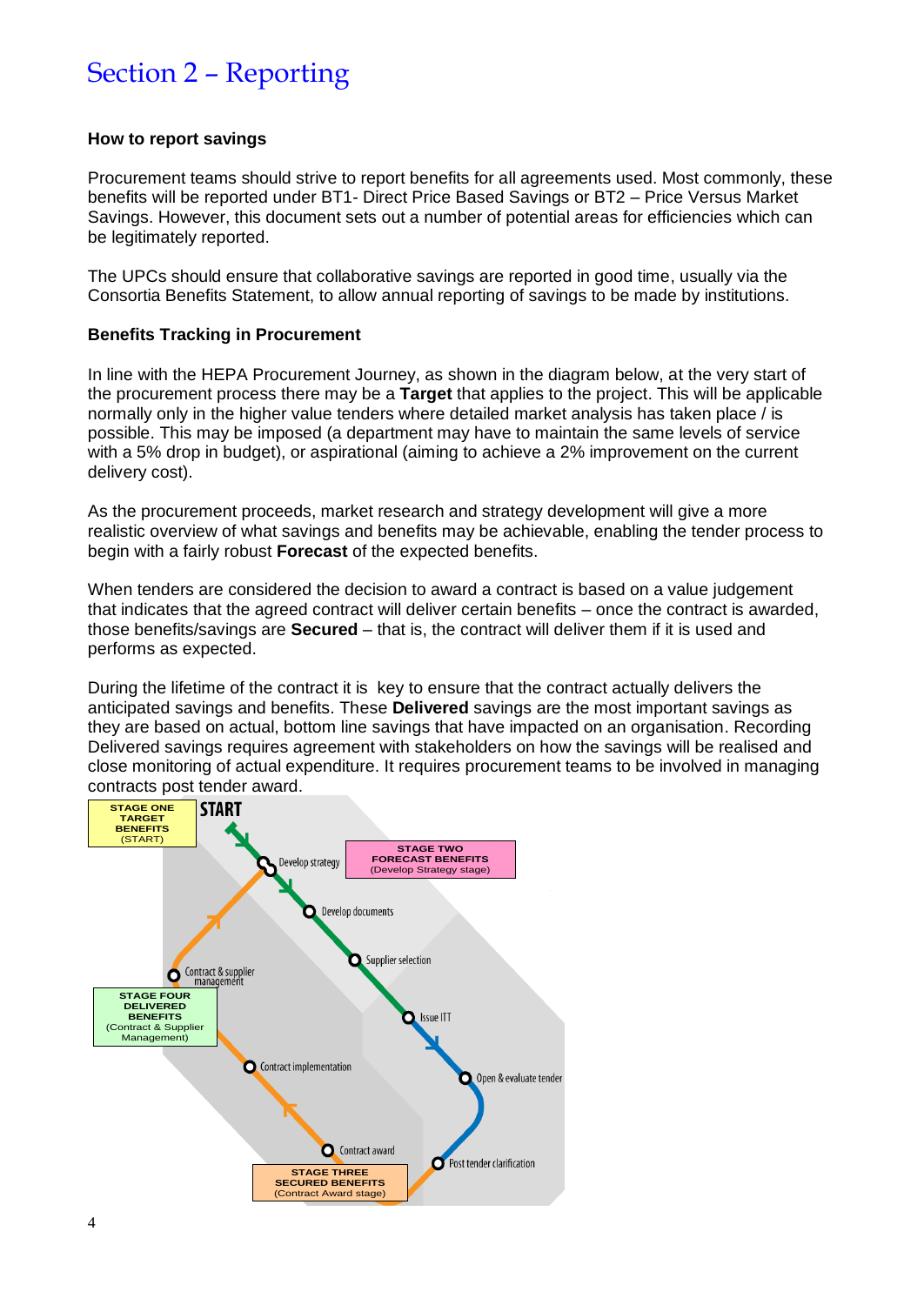## <span id="page-4-0"></span>Section 3 – Savings / Benefits Methodologies

Below is a list of the relevant savings / benefit types that can be reported in relation to procurement activity. Against each type of saving / benefit is how the saving / benefit should be categorised when producing member benefit statements.

A more detailed breakdown of guidance on the reporting of each of these savings types is contained in section 4.

| <b>Savings / Benefit Type (BT)</b>                                                                                                                                                                                     | Reportable as:                                                |
|------------------------------------------------------------------------------------------------------------------------------------------------------------------------------------------------------------------------|---------------------------------------------------------------|
| BT1 - Direct Price Based Savings                                                                                                                                                                                       | Cash                                                          |
| BT2 - Price Versus Market Savings                                                                                                                                                                                      | Non-Cash                                                      |
| BT3 - Process Savings from Use of Collaborative<br>Arrangements                                                                                                                                                        | Non-Cash                                                      |
| BT4 - Introduction of Electronic Trading - Purchase to Pay<br>P2P process                                                                                                                                              | Non-Cash                                                      |
| BT5 - Introduction of Electronic Tendering - Electronic Issue,<br>Receipt and/or Adjudication of Tenders (Organisation's own<br>tendering activity) This is a legal requirement and removed as<br>a reportable benefit | Either Cash or Non-Cash<br>depending on benefits<br>realised. |
| BT6 - Demand Management. Renamed as Contract<br>Management (Non-Cashable)                                                                                                                                              | Non-Cash                                                      |
| BT7 - Active Price management. Renamed as Contract<br>Management (Cashable)                                                                                                                                            | Cash                                                          |
| BT8 - Make v Buy / Outsourcing                                                                                                                                                                                         | Either Cash or Non-Cash<br>depending on benefits<br>realised. |
| BT9 - Cost Removal Removed and incorporated in BT10                                                                                                                                                                    | Cash                                                          |
| BT10 - Added Value and Cost Removal. BT9 incorporated.                                                                                                                                                                 | Either Cash or Non-Cash<br>depending on benefits<br>realised. |
| <b>BT11 - Risk Reduction</b>                                                                                                                                                                                           | Non-Cash                                                      |
| BT12 - Payment / Title Terms Based Savings This category is<br>removed as a standalone measure. Savings to be recorded as<br>BT <sub>1</sub>                                                                           | Cash                                                          |
| BT13 - Process Re-Engineering                                                                                                                                                                                          | Either Cash or Non-Cash<br>depending on benefits<br>realised. |
| BT14 - Sustainability Based Benefits                                                                                                                                                                                   | Will normally be<br>described in narrative                    |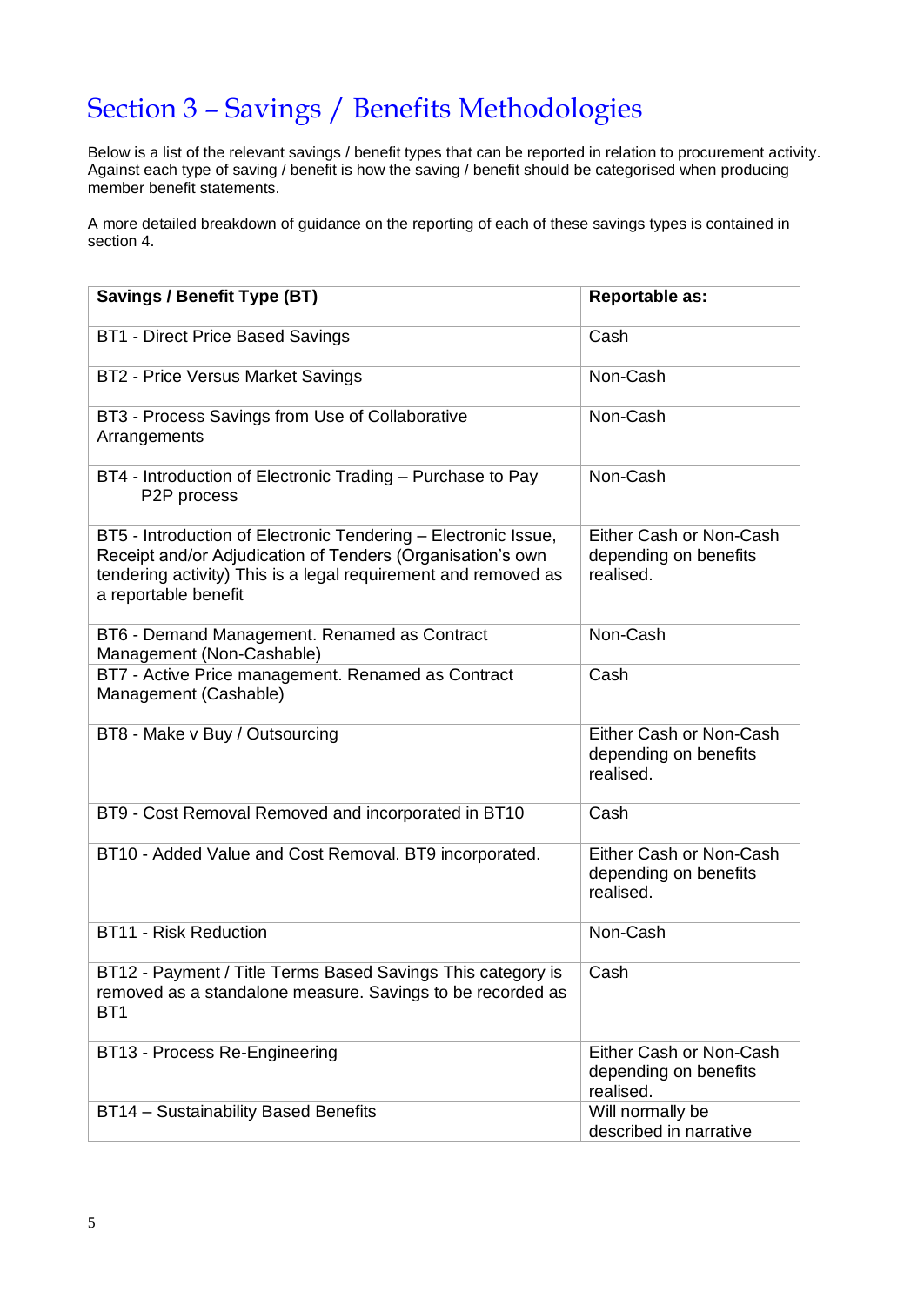# <span id="page-5-0"></span>Section 4 - Benefits Reporting – Detailed Guidance on Reporting of Savings / Benefits

| <b>Benefit Type (BT)</b>                                                                                                                                                                                                                                                                                                                                                                                                                                                                                                                                                                                                                                                                                                                                                                                                                                                                                 | Reportable<br>as: |
|----------------------------------------------------------------------------------------------------------------------------------------------------------------------------------------------------------------------------------------------------------------------------------------------------------------------------------------------------------------------------------------------------------------------------------------------------------------------------------------------------------------------------------------------------------------------------------------------------------------------------------------------------------------------------------------------------------------------------------------------------------------------------------------------------------------------------------------------------------------------------------------------------------|-------------------|
| BT1 - Direct Price Based Savings                                                                                                                                                                                                                                                                                                                                                                                                                                                                                                                                                                                                                                                                                                                                                                                                                                                                         |                   |
| The baseline for reporting of price-based savings should be whichever is<br>appropriate for a given scenario:                                                                                                                                                                                                                                                                                                                                                                                                                                                                                                                                                                                                                                                                                                                                                                                            | Cash              |
| $\triangleright$ For contracts that replace existing supply agreements – the saving<br>should be versus previous price paid (delivered) at the end of the<br>previous contract(s) period. For collaborative agreements where there is<br>no pre-existing collaborative agreement to benchmark against (i.e. where<br>it was mainly local organisational contracts in place previously), a<br>common sector, or if it is applicable, cross sector (in cases where there<br>is cross sector commonality in previous prices paid) base line would be<br>agreed by the category / tender working party against which the resulting<br>new contract price would be compared.                                                                                                                                                                                                                                  |                   |
| For contracts where no existing agreement is in place $-$ the<br>➤<br>benchmark would be the average price of the top 5 acceptable compliant<br>(or all the bidders if there are less than 5) highest ranked bids. This is<br>less likely to apply to UPC savings as they will most likely be tendering<br>for categories that have been previously bought and therefore will have<br>pre-existing baseline data. It will often apply however to purchases made<br>by end-user organisations. Considered judgement should be applied<br>when using benchmark data. Abnormally high or low bids should be<br>removed. Where a market is highly volatile, and the real market<br>movement is significant, the National Working Party or similar<br>independent person / body in the case of agreements run by end-user<br>organisation, may apply a corrective adjustment to the benchmark, either<br>way. |                   |
| For construction projects where a prior independent cost estimate<br>➤<br>such as pre-tender estimate has been developed by a Quantity Surveyor,<br>then this estimate may be used in place of comparative bids as the base<br>point for reporting.                                                                                                                                                                                                                                                                                                                                                                                                                                                                                                                                                                                                                                                      |                   |
| The above savings would be reported as a saving each year during the<br>≻<br>contract duration.                                                                                                                                                                                                                                                                                                                                                                                                                                                                                                                                                                                                                                                                                                                                                                                                          |                   |
| Please note that BT12 previously used to record early payment discounts<br>➤<br>has been removed. These savings should be reported under BT1<br>instead.                                                                                                                                                                                                                                                                                                                                                                                                                                                                                                                                                                                                                                                                                                                                                 |                   |
| <b>BT2 - Price Versus Market Savings</b>                                                                                                                                                                                                                                                                                                                                                                                                                                                                                                                                                                                                                                                                                                                                                                                                                                                                 |                   |
| As professional procurement reaches new levels of maturity, the challenge will<br>often be to maintain low pricing rather than obtain additional savings over and<br>above those achieved in the previous contract. Organisations / UPC may<br>therefore choose to report savings against market pricing (either independently<br>assessed or competitively quoted, not based on list pricing) instead of, or in<br>addition to, the savings achieved against previous baseline prices (i.e. the<br>savings described at BT1 above).                                                                                                                                                                                                                                                                                                                                                                     | Non-Cash          |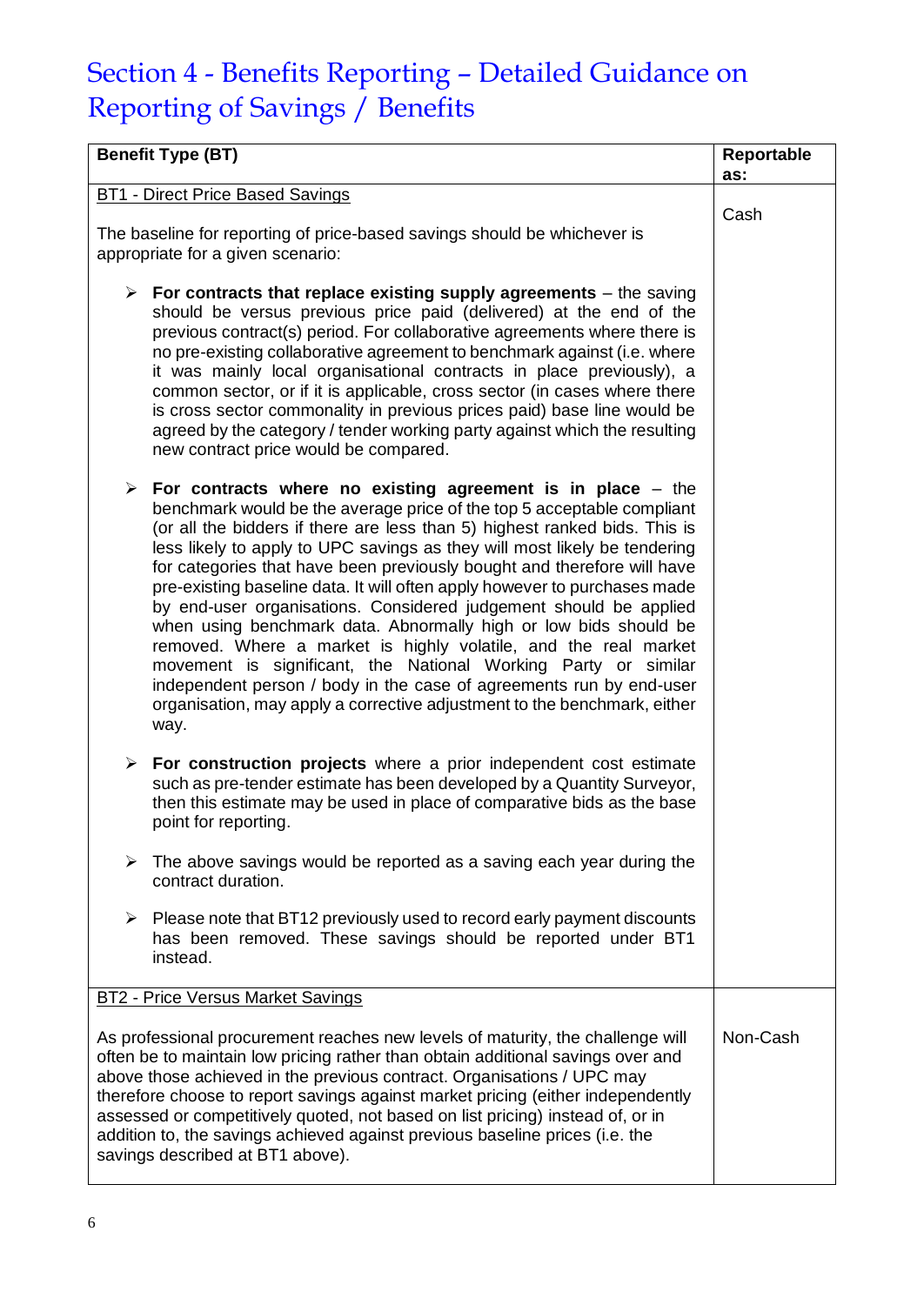| The purpose would be to identify the savings that would be lost if the<br>procurement had not been conducted by the organisation/University<br>Purchasing Consortia (UPC) or other contracting authority. The basic principle<br>to be followed however is that simple list pricing/catalogue pricing should not<br>be used. The baseline pricing for comparison should be the price that a<br>customer would have been charged had the competitive tender exercise not<br>been conducted by the procurement authority/UPC.<br>Note that BT2 benefits are an alternative / parallel way of reporting the<br>benefits against the same purchase as BT1, they should never be added<br>together, they are simply a dual reporting method using two different<br>base-line scenarios. |          |
|------------------------------------------------------------------------------------------------------------------------------------------------------------------------------------------------------------------------------------------------------------------------------------------------------------------------------------------------------------------------------------------------------------------------------------------------------------------------------------------------------------------------------------------------------------------------------------------------------------------------------------------------------------------------------------------------------------------------------------------------------------------------------------|----------|
| <b>BT3 - Process Savings from Use of Collaborative Arrangements</b>                                                                                                                                                                                                                                                                                                                                                                                                                                                                                                                                                                                                                                                                                                                |          |
| The most common type of non-price saving is that derived from use of<br>collaborative agreements. This saving is designed to reflect the avoidance of<br>having to do a full tender exercise at the time of the renewal of an existing<br>arrangement or the creation of a new one.                                                                                                                                                                                                                                                                                                                                                                                                                                                                                                | Non-Cash |
| The saving should be claimed based on the following methodology:                                                                                                                                                                                                                                                                                                                                                                                                                                                                                                                                                                                                                                                                                                                   |          |
| Claim £3,000 per collaborative agreement, where institutional annual<br>$\blacktriangleright$<br>expenditure is below the level for regulated procurements but above £25,000<br>total contract value or £6,250 per year for a recurrent purchase (in line with<br>the level defined locally for advertising on Contracts Finder). To be reported<br>only in the year that it is set up or the year the institution takes up use for the<br>first time an existing framework agreement.                                                                                                                                                                                                                                                                                             |          |
| $\blacktriangleright$<br>Claim £6,000 per collaborative agreement where annual institutional<br>expenditure is over the level for regulated procurement (currently PCR or<br>PRA thresholds). To be reported only in the year that it is set up or the year<br>the institution takes up use for the first time an existing framework<br>agreement.                                                                                                                                                                                                                                                                                                                                                                                                                                 |          |
| For highly complex or innovative contracts, a higher efficiency of £12,500<br>➤                                                                                                                                                                                                                                                                                                                                                                                                                                                                                                                                                                                                                                                                                                    |          |
| may be claimed, it should be noted that this level of saving will be very rare<br>and its application would normally be specifically agreed with the relevant<br>institutions before it is applied.                                                                                                                                                                                                                                                                                                                                                                                                                                                                                                                                                                                |          |
| BT4 - Introduction of Electronic Trading - Purchase to Pay P2P process                                                                                                                                                                                                                                                                                                                                                                                                                                                                                                                                                                                                                                                                                                             |          |
| Research from organisations that have adopted e-procurement processes have<br>estimated that the process efficiency costs are in the region of £26 per<br>transaction compared to a traditional paper-based purchase-to-pay process.                                                                                                                                                                                                                                                                                                                                                                                                                                                                                                                                               | Non-Cash |
| Reporting should be based on the additional number of transactions falling into<br>each category compared to the baseline from the previous year. This should be<br>reported for a maximum of 3 years from implementation of the system.                                                                                                                                                                                                                                                                                                                                                                                                                                                                                                                                           |          |
| Where an organisation's systems do not offer a complete electronic purchase to<br>pay system (which is reflected in the £26 figure), the elements which comprise<br>the organisation's e-procurement system can be calculated from the following:                                                                                                                                                                                                                                                                                                                                                                                                                                                                                                                                  |          |
| Electronic ordering / purchase<br>£14<br>£3<br>Electronic goods received acceptance                                                                                                                                                                                                                                                                                                                                                                                                                                                                                                                                                                                                                                                                                                |          |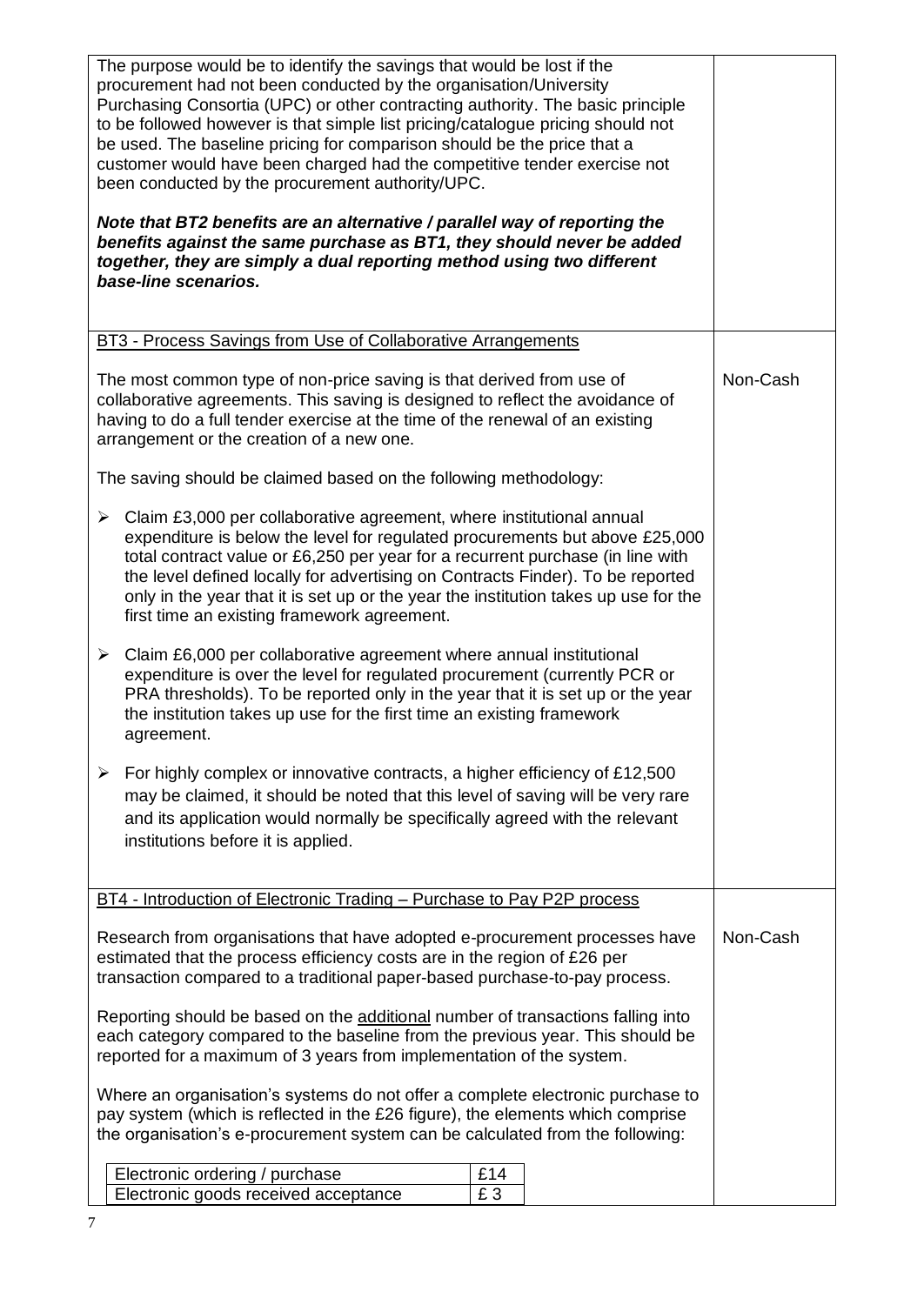| Electronic invoice processing                                                                                                                                                                                                                                                                                                                                                                                                                                                                                                                                                                                                                                                                                                                                                                                                                                                                                                                                                                                                                                                                                                                                                                    | £6  |  |
|--------------------------------------------------------------------------------------------------------------------------------------------------------------------------------------------------------------------------------------------------------------------------------------------------------------------------------------------------------------------------------------------------------------------------------------------------------------------------------------------------------------------------------------------------------------------------------------------------------------------------------------------------------------------------------------------------------------------------------------------------------------------------------------------------------------------------------------------------------------------------------------------------------------------------------------------------------------------------------------------------------------------------------------------------------------------------------------------------------------------------------------------------------------------------------------------------|-----|--|
| Electronic payment authorisation                                                                                                                                                                                                                                                                                                                                                                                                                                                                                                                                                                                                                                                                                                                                                                                                                                                                                                                                                                                                                                                                                                                                                                 | £3  |  |
| <b>TOTAL</b>                                                                                                                                                                                                                                                                                                                                                                                                                                                                                                                                                                                                                                                                                                                                                                                                                                                                                                                                                                                                                                                                                                                                                                                     | £26 |  |
| Where an organisation has different system mixes depending upon commodity<br>types an estimate of the division of transaction numbers between these systems<br>will have to be made.<br>It should be noted that most organisations will by the implementation of this<br>methodology, have already have such systems in place and so reporting of such<br>savings will not be relevant to them.<br>Savings levels have been calculated as follows:<br>Electronic ordering: Based on saving half an hour of manually finding pricing<br>versus being available in catalogue immediately (assuming average salary of<br>£30k plus on-costs)<br>Goods Receipt: Based on the electronic process taking 2 minutes with one<br>person versus 10 minutes manual checking dialogue involving 2 people<br>Electronic invoice processing: Based on Accounts Payable (AP) person's time<br>plus end-user dept. person time with throughput of 10k invoices / year.<br>Electronic payment authorisation: Based on manual match checking of paper<br>documents – estimated to be similar in cost to AP person's time impact.<br>BT5 - Introduction of Electronic Tendering - Electronic Issue, Receipt and/or |     |  |
| Adjudication of Tenders (Organisation's own tendering activity) This is a legal                                                                                                                                                                                                                                                                                                                                                                                                                                                                                                                                                                                                                                                                                                                                                                                                                                                                                                                                                                                                                                                                                                                  |     |  |
| requirement and removed as a reportable benefit                                                                                                                                                                                                                                                                                                                                                                                                                                                                                                                                                                                                                                                                                                                                                                                                                                                                                                                                                                                                                                                                                                                                                  |     |  |

| BT6 - Contract Management (Non-Cashable)                                                                                                                                                                                                                                                            |          |
|-----------------------------------------------------------------------------------------------------------------------------------------------------------------------------------------------------------------------------------------------------------------------------------------------------|----------|
| Contract Management is a widely-recognised best practice that aims to<br>maximise value from procurement activity and deliver benefits during the life of<br>the contract. These savings can be either cashable or non-cashable.                                                                    | Non-cash |
| BT6 should be used to record non-cashable savings. BT7 is a new measure to<br>record cashable savings from ongoing Contract Management. These changes<br>reflect a growing trend in the sector for procurement departments to record<br>delivered savings as defined in section 2 of this document. |          |
| To include risk reduction and reduction of risk from supplier failure It should be<br>noted that a saving is not claimed where is service is reduced in a way that has<br>a negative impact on services the public receives or reduces quality below a<br>level that is genuinely required          |          |
| Examples of Non-cashable Contract Management benefits include:                                                                                                                                                                                                                                      |          |
| <b>Risk reduction</b><br>$\bullet$<br>Reduction in risk of supplier failure<br>٠<br>Productivity/operational effectiveness such as introduction of an<br>$\bullet$<br>improved service with no additional cost<br>Performance improvement from managing KPIs<br>$\bullet$                           |          |
| <b>BT7 - Contract Management (Cashable)</b>                                                                                                                                                                                                                                                         | Cash     |
| As mentioned in BT6 above, to reflect the involvement of a growing number of<br>procurement teams in delivering benefits during the life of a contract, BT 7 has                                                                                                                                    |          |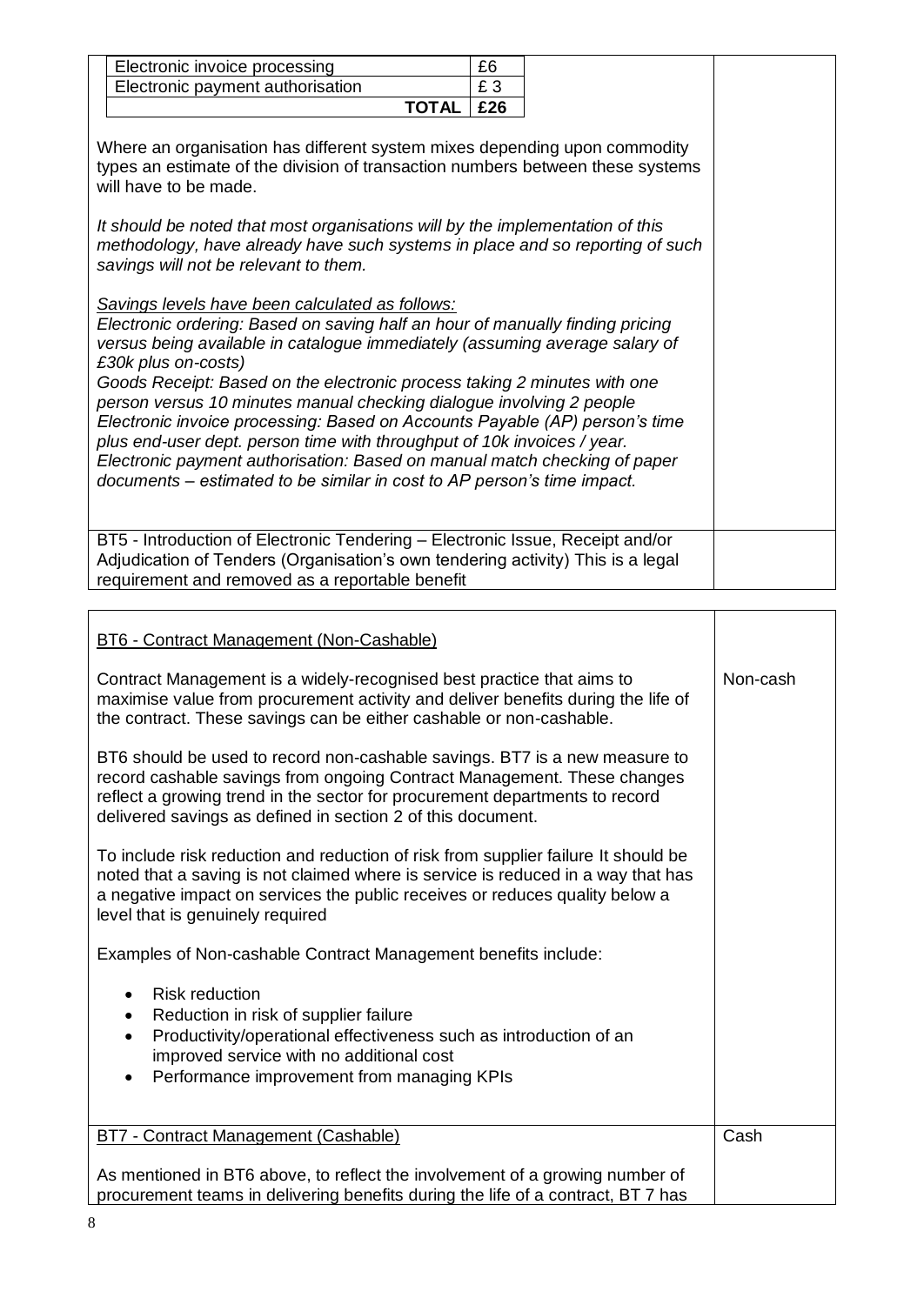| been renamed and redefined. This measure should be used where procurement<br>have delivered cash savings from Contract Management activities.<br>For example, where procurement have applied awareness of price trends to<br>either, achieve net savings, or "price avoidance" to minimise or eliminate<br>increased costs.                                                                                                                                                                                                  |                                                                                |
|------------------------------------------------------------------------------------------------------------------------------------------------------------------------------------------------------------------------------------------------------------------------------------------------------------------------------------------------------------------------------------------------------------------------------------------------------------------------------------------------------------------------------|--------------------------------------------------------------------------------|
| BT8 - Make v Buy / Outsourcing - Transfer of internal production or service to /                                                                                                                                                                                                                                                                                                                                                                                                                                             | <b>Either Cash</b>                                                             |
| from external suppliers. The same business requirements and quality standards<br>are still met.                                                                                                                                                                                                                                                                                                                                                                                                                              | or Non-<br>Cash<br>depending<br>on benefits<br>realised.                       |
| BT9 - Cost Removal - Removed and integrated with BT10                                                                                                                                                                                                                                                                                                                                                                                                                                                                        | Cash                                                                           |
| BT10 - Added Value and Cost Removal may include, for instance, services that<br>previously were direct costs to the organisation and are now included in the<br>price of the contract. The saving would be the previous direct costs.<br>Or, where demand has been challenged and a decision to not purchase has<br>been made or an alternative lower cost solution has been agreed. For example,<br>Procurement involved in a Value Engineering exercise as part of a construction<br>contract which is not covered in BT1. | Either Cash<br>or Non-<br>Cash<br>depending<br>on benefits<br>realised.        |
| BT10 should also be used to highlight where value for students has been<br>achieved. This will likely be a narrative field.                                                                                                                                                                                                                                                                                                                                                                                                  |                                                                                |
| <b>BT11 - Risk Reduction - this is where, for example, changes to payment terms,</b><br>such as staged payments or retentions, will result in a reduction in both cost and<br>risk. It could also cover benefits achieved from currency hedging etc.<br>Appropriate title and risk arrangements.                                                                                                                                                                                                                             | Non-Cash                                                                       |
| This type of efficiency is likely to be a one-off and should not, therefore, be<br>extended over the life of the purchase.                                                                                                                                                                                                                                                                                                                                                                                                   |                                                                                |
| BT12 - Payment / Title Terms Based Savings<br>Removed and moved to BT11 (non-cash) and BT1(cash)                                                                                                                                                                                                                                                                                                                                                                                                                             | Cash                                                                           |
| BT13 - Process Re-Engineering - Process re-engineering can be defined as<br>benefits from changes to procedures and working practices having a direct<br>impact on organisational costs while often improving services to end-users.<br>Efficiencies here are most likely to generate non-cashable rather than cashable<br>benefits i.e. staff released to do other work; however, if the impact was great<br>enough, there may be scope for a reduction in the number of staff.                                             | <b>Either Cash</b><br>or Non-<br>Cash<br>depending<br>on benefits<br>realised. |
| Process re-engineering efficiencies should be assessed and reported at the end<br>of the financial year and reported as a single, factual, entry rather than trying to<br>extrapolate into the future years.                                                                                                                                                                                                                                                                                                                 |                                                                                |
| To calculate non-cash savings, organisations should use the Process Cost per<br>Transaction baseline as a comparator to the new process cost transaction.<br>Not to be duplicated with Contract Management savings BT6 and BT7.                                                                                                                                                                                                                                                                                              |                                                                                |